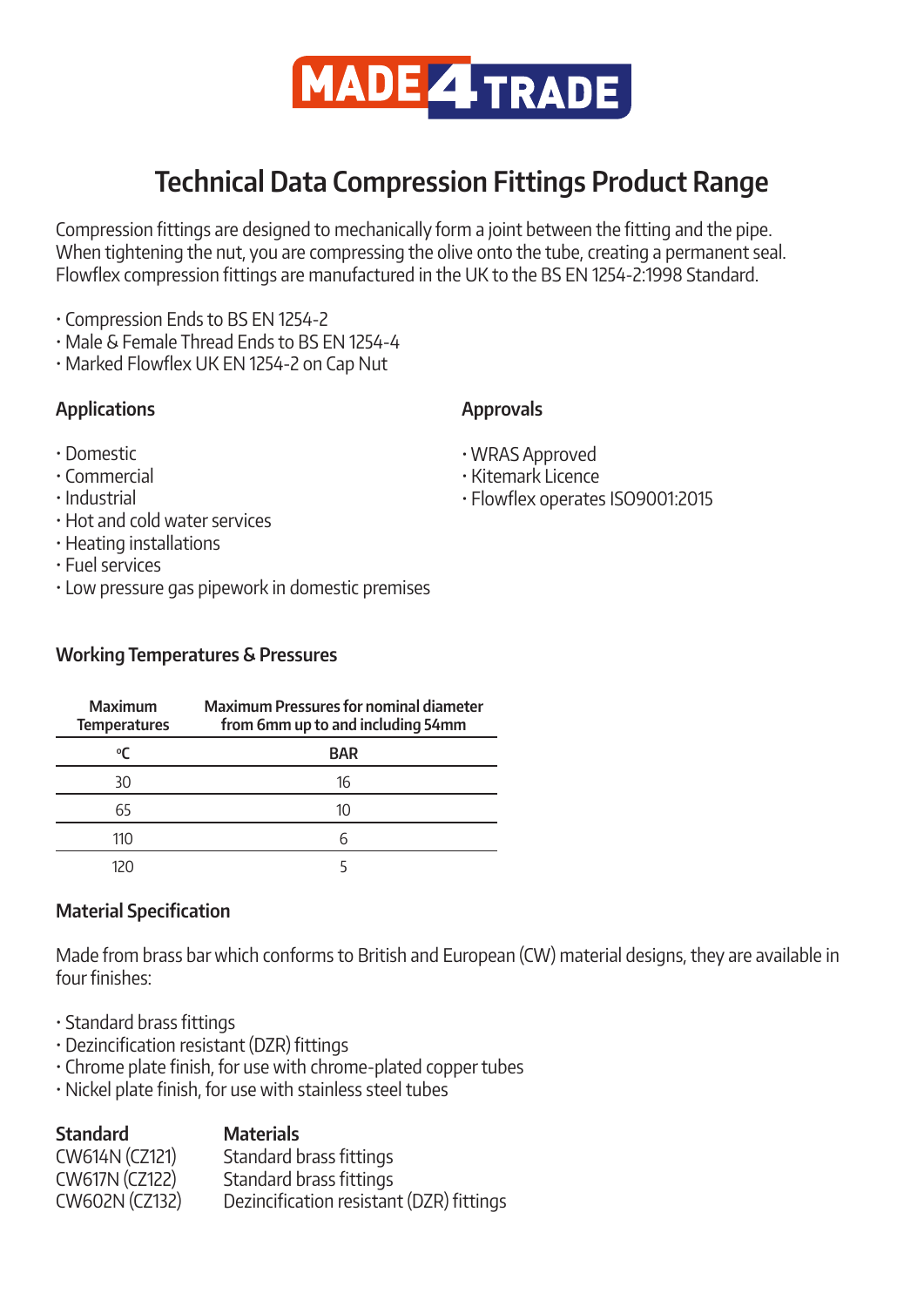

# **Installation Instructions Compression Fittings Product Range**

# **Preliminaries**

# **Tube Specification**

Ensure the tube conforms to the specification, and that the tube outer diameter matches the size of the fitting. Ensure that both the tube and fitting are clean, in good condition and free from any damage or imperfections.

Flowflex fittings are designed to connect BS EN 1057 tube, for water and gas in sanitary and heating applications.

Warranty only valid when compression fittings are used with Flowflex olives supplied with the fitting.

# **Equipment**

| <b>Materials</b>           | <b>Tools</b>                            |
|----------------------------|-----------------------------------------|
| Copper Pipe                | Adjustable Spanner                      |
| <b>Compression Fitting</b> | Pipe Cutting Tool                       |
|                            | Internal & External Pipe Deburring Tool |

# **Installation**

# **Cut Your Pipe To Size**



Cut your pipe cleanly across the tube diameter.

It is important your pipe accurately. Failure to do so could impact on the quality of your jointing. If your cut is not flat, or your pipe is too short, the pipe may not hit the pipe stop compromising the joint integrity. Too long and you may introduce strain into the whole system.

For Carbon, Stainless Steel and Chrome Plated Pipe, ensure no flats or score marks are visible on the outside surface of the tube. The weld bead should also not be visible.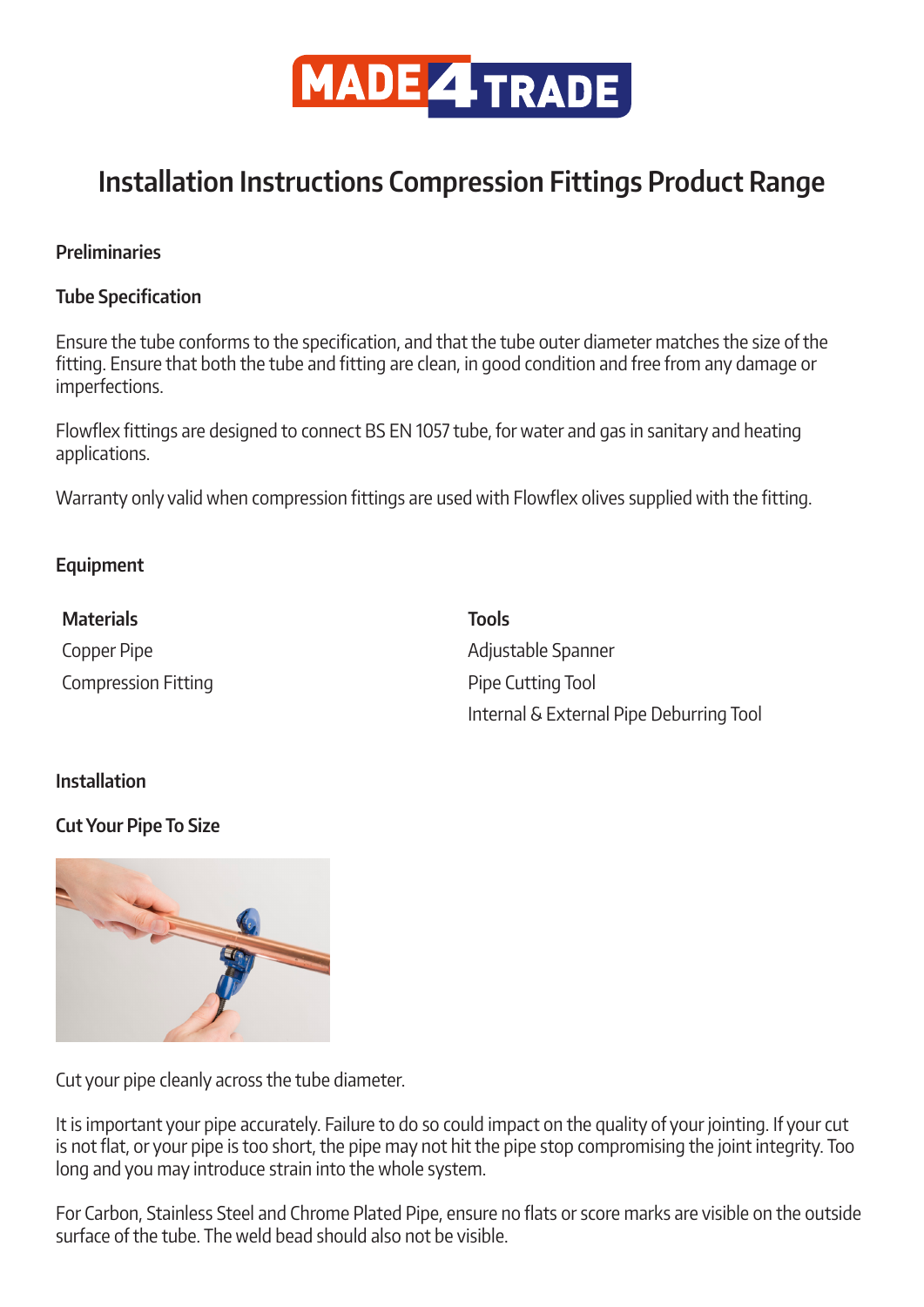

# **Clean The Socket Of The Pipe**



Using your deburring tool, make sure the inside of the pipe is smooth and will not interfere with the flow.

Take care to ensure the tube is not deformed by applying too much pressure. If you need to be more delicate, use of a stiff wire brush is recommended to reach the desired outcome.

It is important that the inside of the pipe is smooth and doesn't interfere with the flow. In the case that flow local to the joint is affected, erosion and corrosion may occur and also vibrations.

### **Clean The Outside Of The Pipe**



Clean the outside of the pipe, making sure that there is no pipe residue, dirt or grit is present near the joint.

# **Assembly The Fitting Around The Tube**



Remove the compression nut and compression olive, then put the nut on the tube, followed by the olive. Insert the tube end up to the fitting's tube stop. Slide the olive and the nut down to the fitting body. Tighten the nut using your fingers to secure the fitting in place.

MDPE and PEX pipe require a pipe support liner, which should be pushed fully into the bore of the pipe. In the case that the pipe support liner is difficult to insert, you can make a small chamfer with a sharp knife.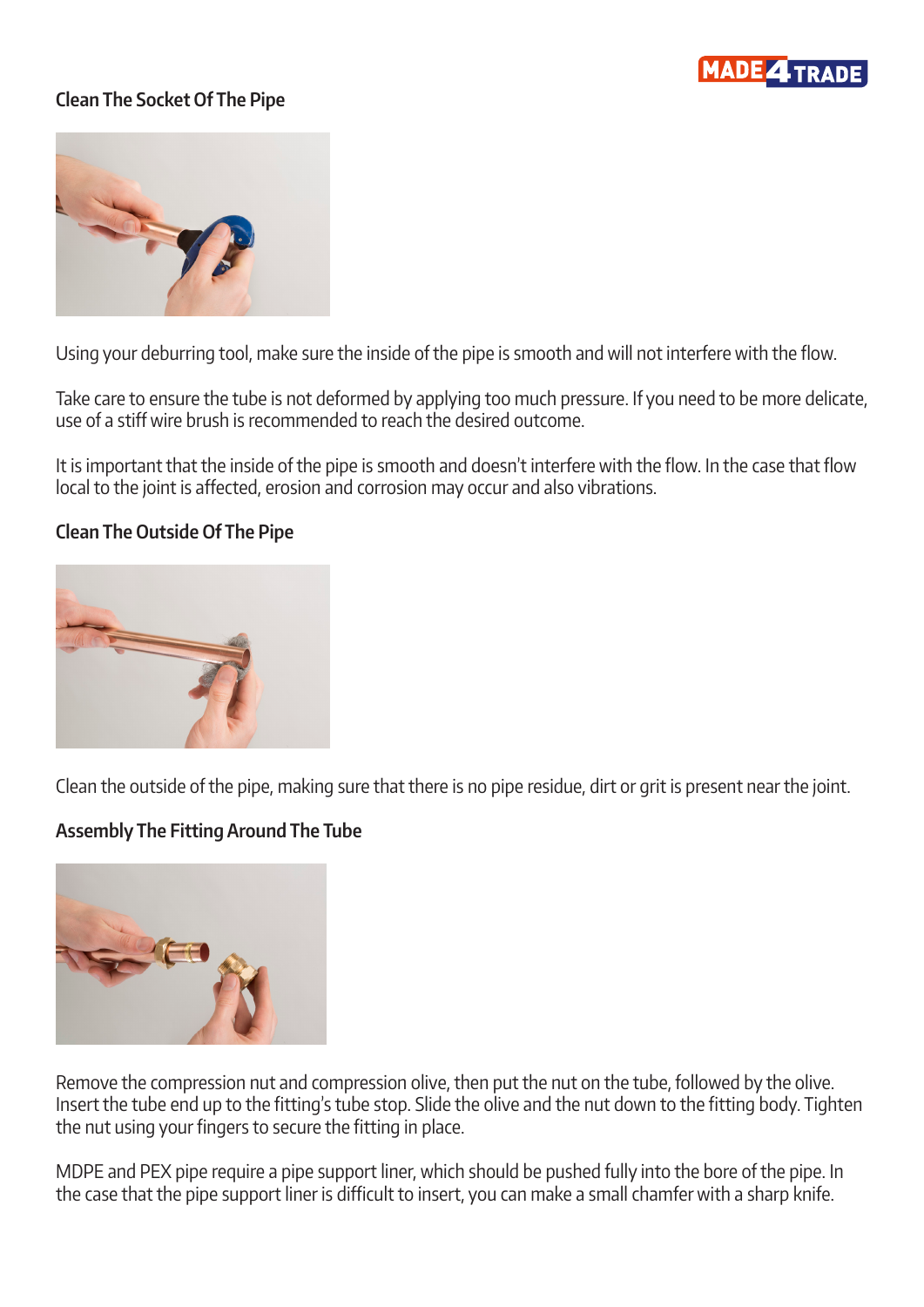

# **Tighten The Nuts**



Tighten the nut further using open ended or adjustable spanners, using the spanner flats incorporated into the fitting body and nut. The second spanner must be used to prevent the fitting rotating as the nut is tightened.

A few drops of light oil can be used on the threads to assist the turning. This can be especially helpful on sizes 35mm and above. When jointing stainless steel or annealed (R220) copper tube some variation may be needed – the nut may be tightened further if necessary.

Do not overtighten the nuts. Over-tightening can be detrimental to both the nut and the olive, weakening the joint and causing issues later when servicing. Please see our technical pages for guidance on this.

### **Other Considerations**

#### **Tightening Compression Fittings Guidance**

### **Turns**

| <b>Size</b> | <b>Turns</b> |
|-------------|--------------|
| $<$ 28 $mm$ | 11/4 Turns   |
| $>$ 28 $mm$ | 3/4 Turns    |

#### **Torque Settings**

| <b>Torque</b> | <b>Size</b> |
|---------------|-------------|
| 30 - 35 Nm    | 15mm        |
| 45 - 50 Nm    | 22mm        |
| 55 - 60 Nm    | 28mm        |
| 105 - 110 Nm  | 35mm        |
| 150 - 155 Nm  | 42mm        |
| 240 - 245 Nm  | 54mm        |
|               |             |